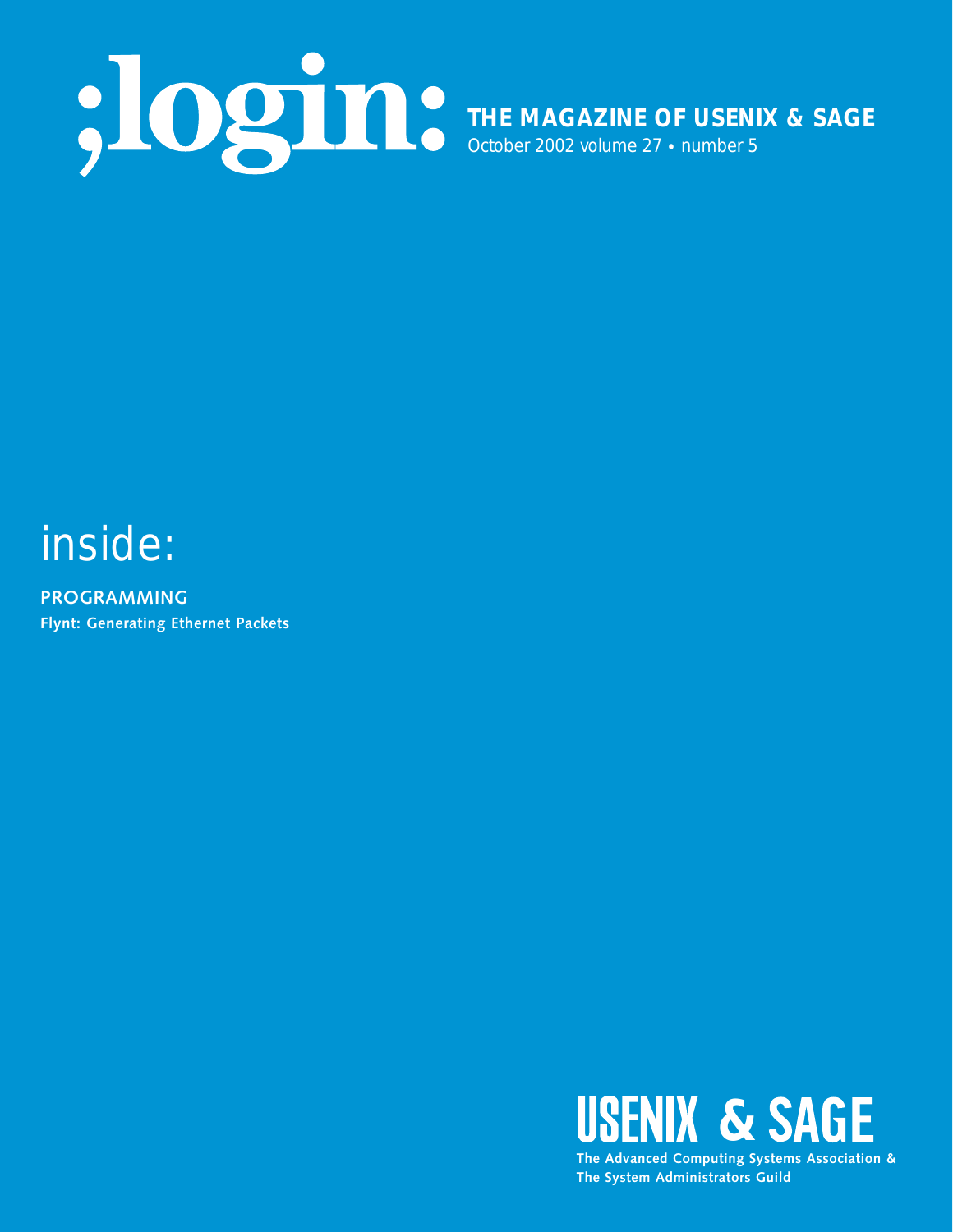# generating ethernet packets

#### **by Clif Flynt**

Clif Flynt is president of Noumena Corp., which offers training and consulting services for Tcl/Tk and Internet applications. He is the author of *Tcl/Tk for Real Programmers* and the *TclTutor* instruction package. He has been programming computers since 1970 and a Tcl advo-cate since 1994.



*clif@cflynt.com*

This article is the first of a series on building network and firewall testing and validation tools using Tcl, open source packages, and some special-purpose hardware. This time I will describe building and testing a Tcl extension for generating Ethernet packets. Subsequent articles will expand on techniques for using this and other extensions.

When I'm building a firewall system I always worry about what I might have missed. Did I install the new security patches in the right places, define the rules correctly, leave no holes?

There are online services like *<http://scan.sygatetech.com/>* that will scan my system for common flaws, but that requires that I put the system on the Net to test it.

SATAN or SAINT, for example, will check the system for a lot of holes, but they don't test all the firewall rules.

So, I decided to write my own firewall test framework and add new tests as I find and need them.

The first thing I needed for this toolkit was some way to send arbitrary IP packets, to confirm that things like packets on the outside interface with inside addresses are blocked, malformed packets are discarded, and so on.

A little Net searching found a few tools that would almost do what I want. These tools include the Tcl extensions psh from Sun and pkt from USC, and the programs mgen from the Naval Research Laboratory and sendip from Project Purple.

After a little bit of looking, I decided to work with the libdnet library, written by Dug Song (*<http://libdnet.sourceforge.net/>*). The advantage of this package is that it has the low-level support I need, is currently supported, and has adequate documentation.

The disadvantage is that it's a C library, not a Tcl extension, but that's easily changed.

Tcl was designed to be easily extended. With just a few hours' labor you can pick up a random library and generate the interface code to use it as a Tcl extension. However, this does require some knowledge of how Tcl extensions are constructed. Doing this the first time can take closer to eight hours.

If you don't feel like spending that much time and learning Tcl internals, you can use the SWIG (SoftWare Interface Generator) program to create the interface code for you (*<http://www.swig.org/>*).

SWIG was developed by David Beazley (*beazley@cs.uchicago.edu*) to make his life easier while he was developing software at Los Alamos. Even in its early forms the program was very useful.

I downloaded the version 1.3.13 for this work. SWIG's built-in support for structures and complex data types is constantly improving. Some details described in this article may be different on the version of SWIG you are using.

SWIG works by examining a definition file that describes the functions and data structures in a library and generating some C code to allow those functions to be loaded into a Perl, Python, Tcl/Tk, Ruby, Guile, or MzScheme interpreter.

Generating a definition file is fairly simple. The basic format is just a list of function declarations.

For example, if you have a file named fibon.c that contains this Fibonacci function:

```
int fib (int i) {
    if (i <= 1) {return 1;}
return fib(i-2) + fib(i-1);}
```
it could be turned into a Tcl extension with this one-line definition file:

\$> cat fibon.i int fib(int i);

and this SWIG command line:

swig -tcl -module fib -prefix fib -namespace -v fibon.i

The -module fib argument defines the name for this module. The module name can be defined on the command line (as done here) or in the definition file, with the line %module fib.

The -prefix fib argument sets a value that will be used to prevent command name collisions. When used with the -namespace argument, SWIG will generate code to create the new commands in the fib namespace. Placing the extension commands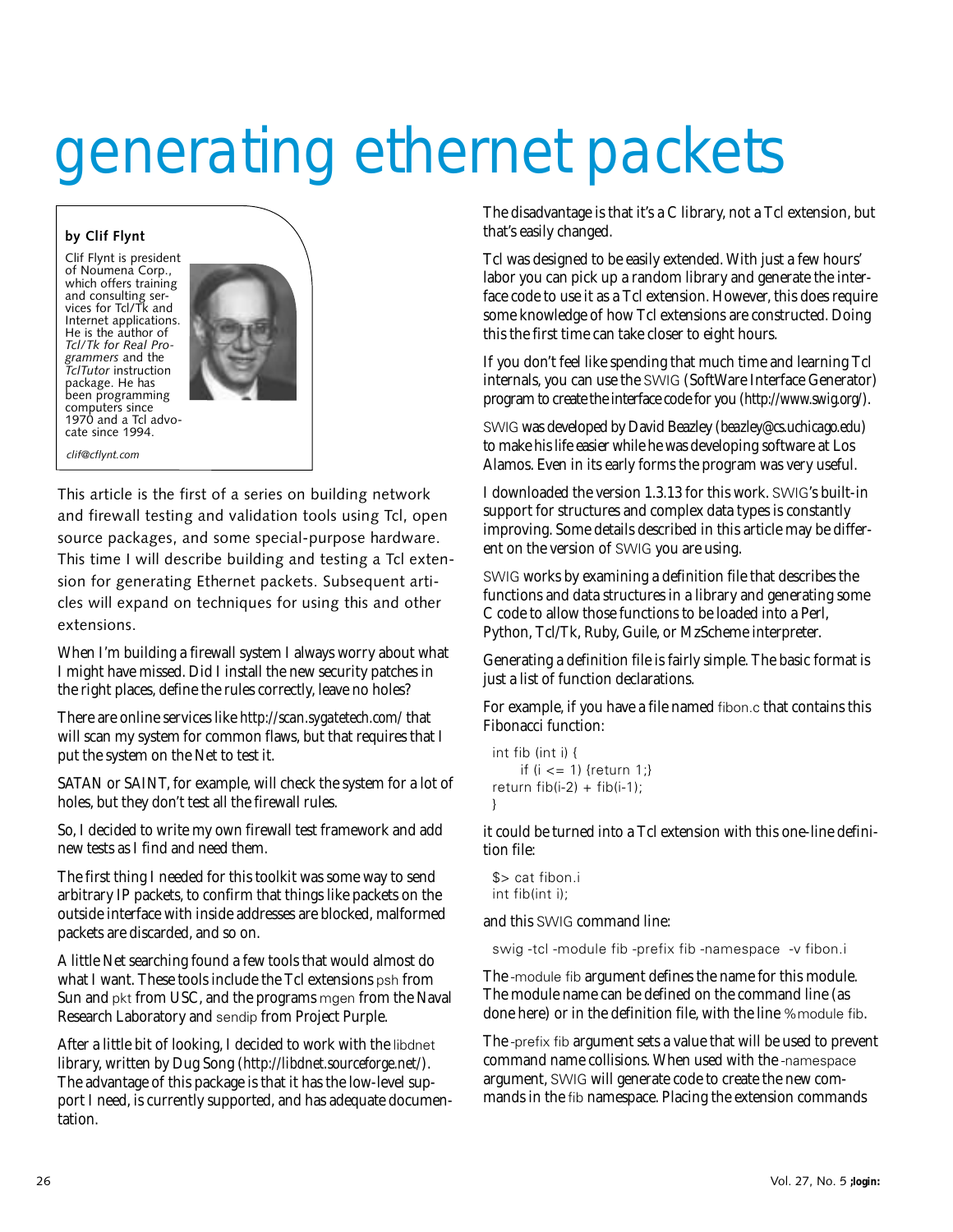in a namespace has become the preferred style for Tcl extensions.

Running this SWIG command will create a wrapper file named fibon\_wrap.c, which can be compiled into a shared library with a command line resembling this:

gcc -shared -L/usr/lib fibon\_wrap.c fibon.o -o libfib.so

Once this is done, you can load the libfib.so library and use the Fibonacci code in your Tcl scripts just as you would any other Tcl extension.

```
load ./libfib.so
    for {set i 1} {$i < 5} {incr i} {
       puts "The Fibonacci series at level $i is [fib::fib $i]"
    }
```
Unfortunately, most projects are a bit more complex than this.

One problem you run into is that C is a lower level language than Tcl. The C compiler supports data structures that reflect the organization of the data in physical memory, while the Tcl interpreter insulates the programmer from the hardware.

The SWIG solution for this is to generate new Tcl commands for creating and accessing C data structures. The new Tcl commands to create a C data structure will allocate memory for the data structure and return an identifier that Tcl scripts can use to reference the structure. The Tcl script can then pass that identifier to the interface for C functions that need to access the data. As an added benefit, SWIG uses some magic naming conventions to do runtime data checking, so you can't accidentally pass a structure of type a to a function expecting a structure of type b.

You can create an extension with support for creating and using C arrays by adding a little bit of code to the definition file.

The easiest way to do this is to use SWIG's %inline directive. This directive defines functions which should be both included in the final wrapper and exposed to the SWIG parser and code generator.

The SWIG documentation includes this example to show how an array of doubles can be created and accessed:

```
// SWIG helper functions for double arrays
%inline %{
// Create a new array of doubles of a given length
double *new_double(int size) {
    return (double *) malloc(size*sizeof(double));
}
// Delete an array of double
void delete_double(double *a) {
    free (a);
}
```
// Retrieve the value of an element of the array double get\_double(double \*a, int index) { return a[index];

// Set the value of an element in the array void set\_double(double \*a, int index, double val) {  $a[index] = val;$ 

} %}

}

#### The new commands can be used like this.

# Create an array of doubles set squares [new\_double 5] # Fill the array with the square of the index for {set i 0} {\$i < 5} {incr i} { set\_double \$squares \$i [expr \$i \* \$i] } # Invoke a library procedure that requires a

# pointer to an array of doubles as an argument foo \$squares

Structures can be a bit more tricky to use but are very simple to describe in the definition file. All you need to do is include the C struct in the body or in an %inline section of the definition file and SWIG will generate a set of interface functions and include them in the Tcl extension.

#### For example, a structure like this:

```
struct arp {
    unsigned char mac_address[6];
    unsigned char ip_address[4];
```
}

can be accessed with a Tcl script by making a definition file that looks like this:

```
Solution to the model of the streamental particles of the streament of the strength on the strength on the strength on the strength of the strength of the strength of the strength of the strength of the strength of the st
                             %inline %{
                            // Define an ARP structure for Machine and IP address
                            struct arp {
                                  unsigned char mac_address[6];
                                  unsigned char ip_address[4];
                            } 
                            // A helper utility to set values in an array of 
                            // unsigned chars - 
                            // copied from the array example
                            int unsigned_char_set (unsigned char *ar, \
                                     int index, unsigned char val) {
                                  ar[index] = val;}
                            // A test function to display the contents of an 
                            // arp structure
                            int showArp (struct arp *p) {
                                  int i;
                                  for (i=0; i<6; i++) {
```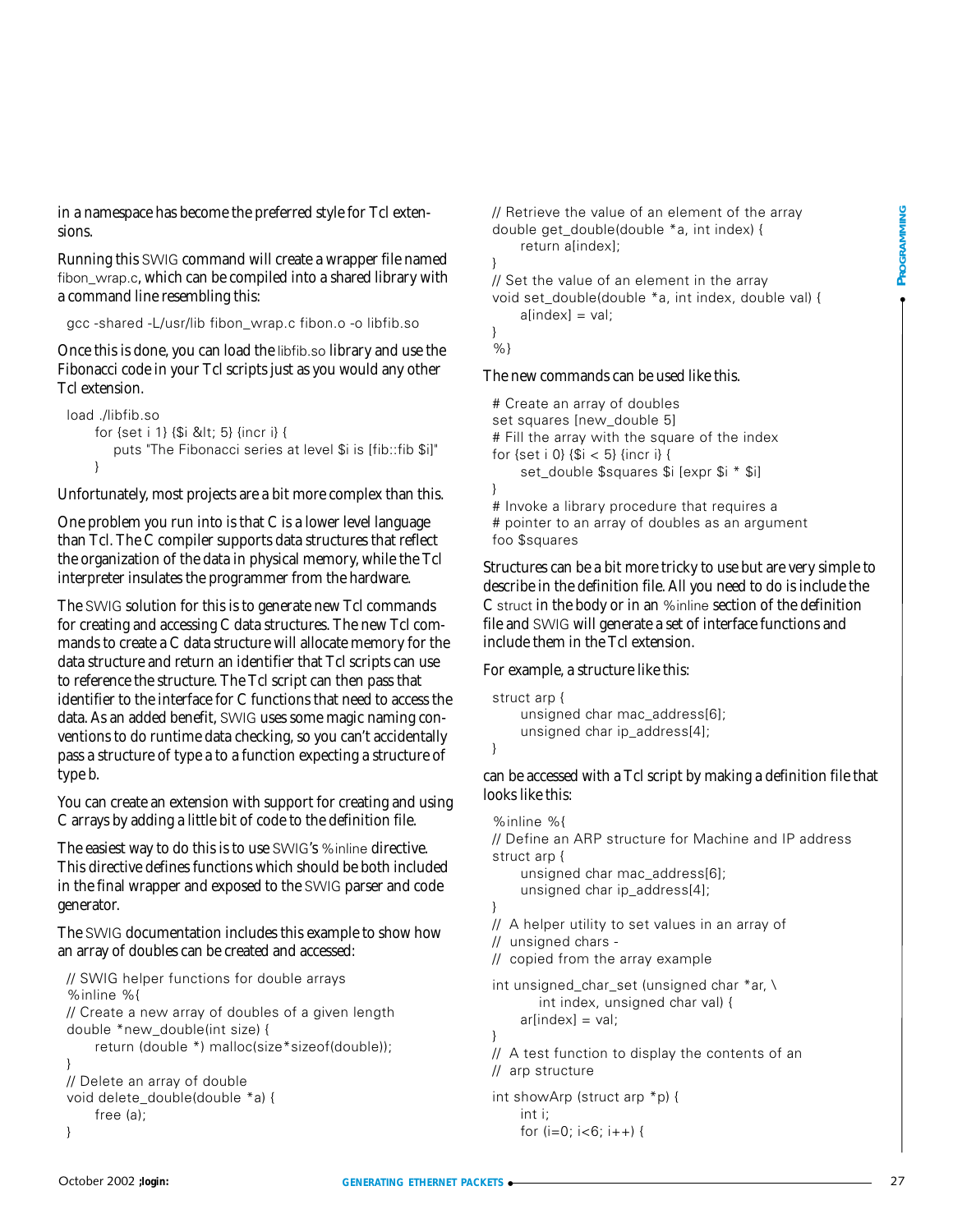```
printf("0x%x ", p->mac_address[i]);
    }
    printf("\n");
    for (i=0; i<4; i++) {
       printf("0x%x ", p->ip_address[i]);
    }
    printf("\n");
%}
```
}

When SWIG processes this code, it creates these new Tcl commands:

| ::fib::new_arp<br>∷fib∴arp                     | Allocates memory for a new arp<br>structure and returns the name to<br>the Tcl script that invokes it.            |
|------------------------------------------------|-------------------------------------------------------------------------------------------------------------------|
| ::fib::delete_arp:                             | Frees the memory associated with an<br>arp structure                                                              |
|                                                | ::fib::arp_ip_address_get Returns a handle to access the<br>ip_address C array element of the<br>arp structure.   |
|                                                | ::fib::arp_mac_address_get Returns a handle to access the<br>mac_address C array element of the<br>arp structure. |
| ::fib::showArp                                 | An interface into the showArp C<br>function.                                                                      |
| ::fib::unsigned_char_set An interface into the | unsigned_char_set C function to<br>assign values to elements in a C<br>array.                                     |

#### The Tcl code to test this resembles the following:

```
set arp [arp::new_arp]
set mac [arp::arp_mac_address_get $arp]
for \{set i 0\} \{Si < 6\} {incr i} {
    arp::unsigned_char_set $mac $i $i
    }
set ip [arp::arp_ip_address_get $arp]
for \{ set i 0\} \{ $i < 4$ \} {incr i} {
    arp::unsigned_char_set $ip $i $i
    }
```

```
arp::showArp $arp
```
The body of a definition file can usually be extracted from an include file. If you are lucky, you can just use the package's primary include file as a definition file.

The dnet.h file has too much information that's not relevant to creating a wrapper (and is confusing to the SWIG parser), so the simple solution of using dnet.h as a definition file didn't work.

However, all the critical pieces of information (the functions, declarations, and structures used as arguments) are described in the man page, so a set of cut-and-paste operations will create a minimal definition file.

To ensure portability across different word-size machines, the libdnet package uses several data types that aren't part of the basic C language. The SWIG parser doesn't recognize these new datatypes. The SWIG solution for unrecognized data types is to consider them to be pointers.

However, the SWIG parser will recognize a #define or typedef directive to define these datatypes. Adding these lines to the definition file satisfies the SWIG parser:

typedef unsigned short uint16\_t; typedef unsigned char uint\_8\_t; typedef unsigned int uint\_32\_t; typedef unsigned int ip\_addr\_t; typedef unsigned int size\_t;

To finish the dnet.i definition file, I added versions of the C array access code described above to handle arrays of uint\_32\_t, uint\_16\_t, and uint\_8\_t data.

Once the definition file is complete, SWIG can create a Tcl extension in seconds. The next step is to test the new extension and see if it works.

One of the features of the libdnet library is the ability to send raw packets over the Ethernet. This is as low-level as you can get, and will let me generate whatever type of malformed IP packet I need.

The two critical commands are eth\_open, to open a connection to an Ethernet device, and eth\_send, to transmit a buffer of binary data (an Ethernet frame).

**Syntax:** eth\_t \*eth\_open(const char \*device);

|                                                                  | Open a connection to an Ethernet device and<br>return a handle for future use.                                                                                                      |  |  |  |
|------------------------------------------------------------------|-------------------------------------------------------------------------------------------------------------------------------------------------------------------------------------|--|--|--|
| char *device                                                     | The name of the Ethernet device to be con-<br>nected to, such as eth0, pn0, etc.                                                                                                    |  |  |  |
| Syntax: ssize_t eth_send(eth_t *e, const void *buf, size_t len); |                                                                                                                                                                                     |  |  |  |
|                                                                  | Transmit a buffer of data over the Ethernet.<br>The buffer should be a valid Ethernet frame.<br>Returns the number of bytes sent. The check-<br>sum will be appended automatically. |  |  |  |
| eth t *e                                                         | The handle returned by eth_open                                                                                                                                                     |  |  |  |
| void *buf                                                        | The data to send over the link                                                                                                                                                      |  |  |  |
| size t len                                                       | The number of 8-bit characters to transmit                                                                                                                                          |  |  |  |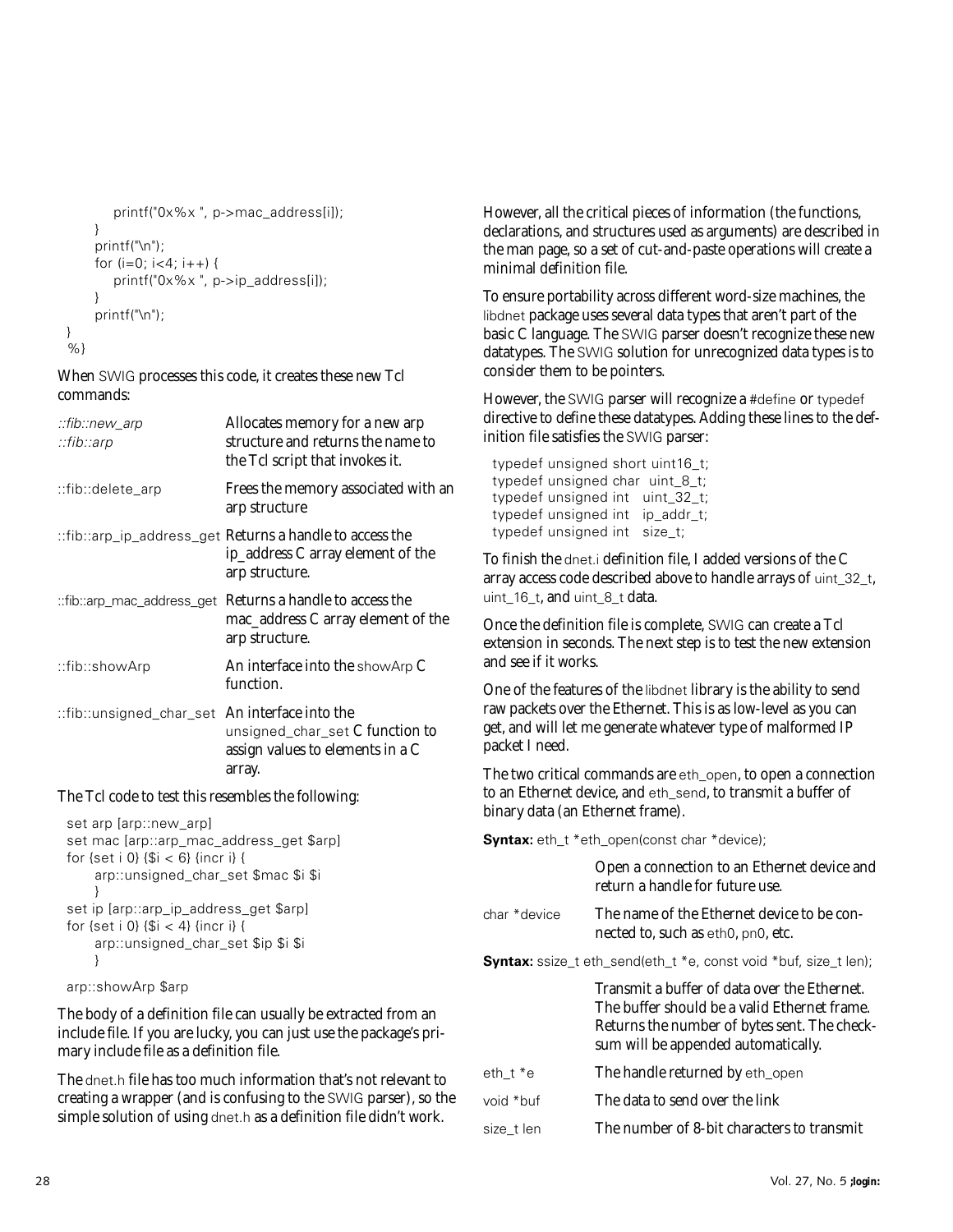One problem is that eth\_send requires that the buf buffer be a pointer to an area of memory. A Tcl string won't be accepted by the SWIG wrapper. Fortunately, the SWIG wrapper's data validity checking will accept any pointer as a void pointer, so we can use the uint\_8\_t array commands to create and fill an array of unsigned chars.

Simple code like this will generate garbage packets on the local Ethernet. The data is illegal Ethernet frames, which aren't accepted by other nodes on the network, but running the script will cause the activity lights on an interface card to blink, demonstrating that frames are being sent.

```
# Load the new extension
load ./libdnet.so
# Open a connection to the Ethernet device
set e [dnet::eth_open eth1]
# Create a buffer
set buf [dnet::new_uint_8Array 60]
# Stuff the buffer with incrementing values
for {set i 0} {$i < 60} {incr i} {
    dnet::set_uint_8Array $buf $i $i
}
# And shove it onto the wire 10 times
for {set i 0} {$i < 10} {incr i} {
    dnet::eth_send $e $buf 60
    # Pause for 100 milliseconds
    after 100
```

```
}
```
The next step is to send a legal packet and see if it's recognized.

An Ethernet frame consists of five fields of data:

| Field size<br>(bytes) | Description                                            |  |
|-----------------------|--------------------------------------------------------|--|
| 6                     | The destination MAC address.                           |  |
| 6                     | The source MAC address.                                |  |
| $\overline{2}$        | A type definition. This is 0x0800 for IP<br>datagrams. |  |
| 46-1500               | The datagram.                                          |  |
| $\overline{4}$        | A Cyclic Redundancy Checksum.                          |  |

The arp -a command gave me a list of IP addresses and corresponding MAC addresses to fill in the source MAC address and destination MAC address fields; the type field for an IP datagram is 0x0800, and the CRC will be appended by the transmission code.

To generate a valid IP datagram, I used tcpdump with the  $-x$ option to get a hex dump of an IP packet. I decided to ping the target node from the node running the Tcl script and grab one of those packets. Using an Echo Request packet provides two sets of validation. Using tcpdump, I can watch the packet arrive on the target node, and I can also see if the target machine responds to the fabricated ping request.

Tcl has full support for operating with lists of data. It makes sense to treat a packet as a Tcl list of hex values until it needs to be converted to an array of unsigned chars for the eth\_send command.

The code below creates an Ethernet frame from the various pieces of data. It uses the split command, to convert a colondelimited MAC address into a list of hex bytes, and the eval command, to combine two lists into a single list.

The Tcl split command will split string data into a list.

**Syntax:** split string ?splitChars?

| split        | Splits a string into a list. Elements are delim-<br>ited by a marker character.                                                                                                                                                              |
|--------------|----------------------------------------------------------------------------------------------------------------------------------------------------------------------------------------------------------------------------------------------|
| string       | The string to split.                                                                                                                                                                                                                         |
| ?splitChars? | A string of characters to mark elements. By<br>default the markers are whitespace characters<br>(tab, newline, space, carriage return). In this<br>example, the character to split on is the colon<br>separating the bytes in a MAC address. |

The eval command concatenates the arguments into a string before starting the evaluation. This causes a set of data to lose one level of data grouping. Without eval, a command like lappend list \$list2 would be evaluated as lappend list {a b c}, which will append the list element  ${a b c}$  to a list. The command eval lappend list \$list2 would be evaluated as lappend list a b c, which will append three list elements, a, b, and c to a list.

This script will generate an Ethernet frame and transmit it to the local network:

# The MAC address, obtained with arp -s set destEther 00:E0:4C:00:14:4D set srcEther 00:A0:CC:D1:B6:00 # A valid echo request packet, # obtained with tcpdump set echo\_Request [list 45 00 00 54 00 00 40 00 40 01 \ 05 16 c0 a8 5a 40 c0 a8 5a 02 08 00 98 d9 \ df 22 00 00 63 cf 4d 3d d5 f3 0e 00 08 09 \ 0a 0b 0c 0d 0e 0f 10 11 12 13 14 15 16 17 \ 18 19 1a 1b 1c 1d 1e 1f 20 21 22 23 24 25 \ 26 27 28 29 2a 2b 2c 2d 2e 2f 30 31 32 33 \ 34 35 36 37] # Fill a list with hex values set packet [split \$destEther :]

eval lappend packet [split \$srcEther :]